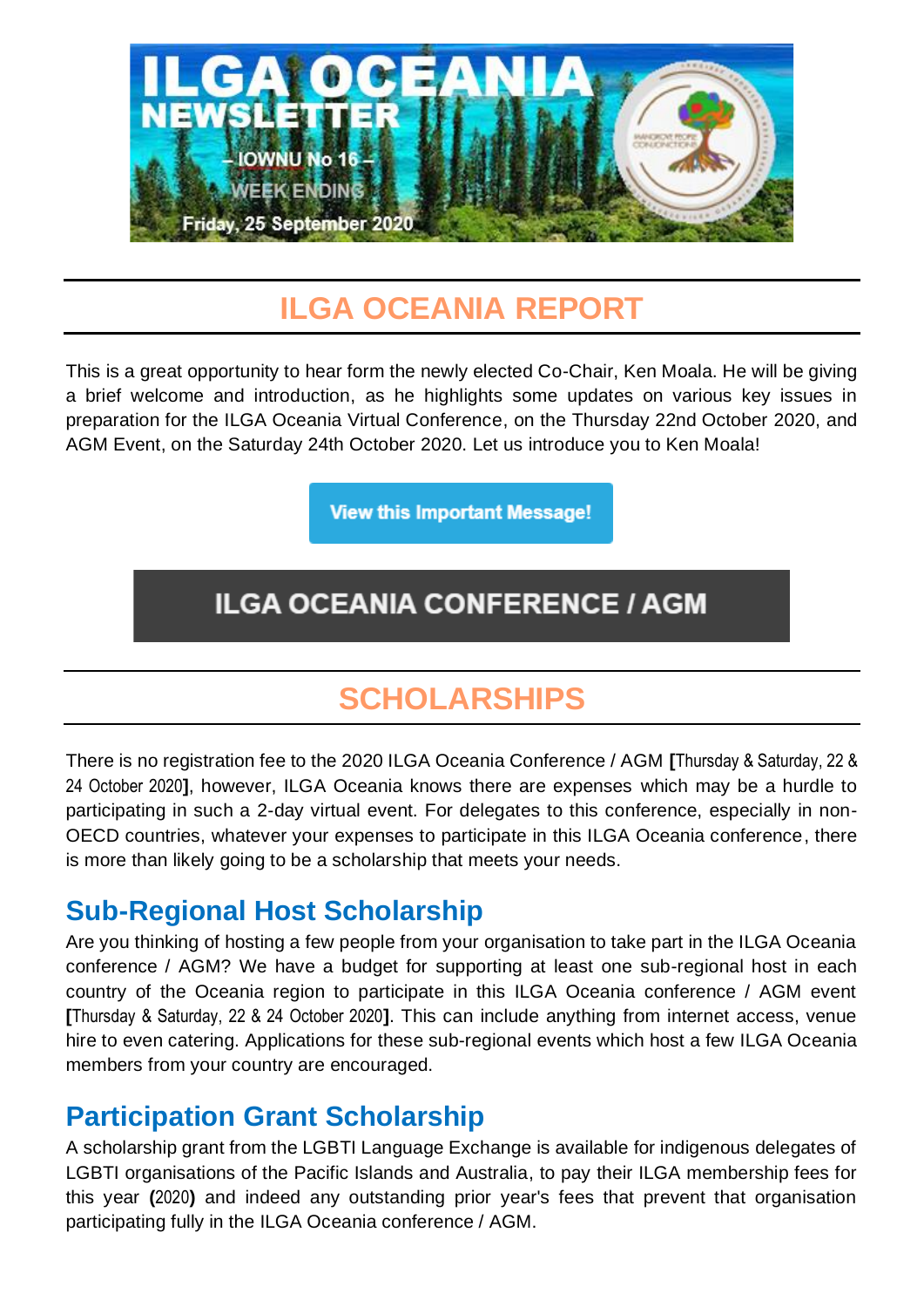# **APPLICATION FORM**

There is only one online application form for all the scholarships that ILGA Oceania is offering this year. Make sure you fill it out ASAP!

**Apply Now!** 

# **PREPARATIONS**

To ensure that the virtual event runs smoothly, makes sure you do the following things. Some of these steps only take a second to complete, but will save you a lot of pain on the day of the event!

Sign up with Loomio! **STEP Sign-Up Now!** It only takes a second! Download Zoom on your computer or as a phone app! **STEP 2 Download Now! Note:** This is not be possible at internet cafés. Register for the conference! **STEP Register Now!** Let us know you are coming, so we can assist you better. **OPTIONAL:** Nominate for a position! **STEP Nominate Yourself Now!** ILGA Oceania is your organisation! If you want to contribute, join the team.

# **PROPOSALS FOR CHANGE**

The official deadline for proposals set by the secretary has passed **[**Thursday, 24 September 2020**]**. The following proposals were submitted and endorsed by the ILGA Oceania board:-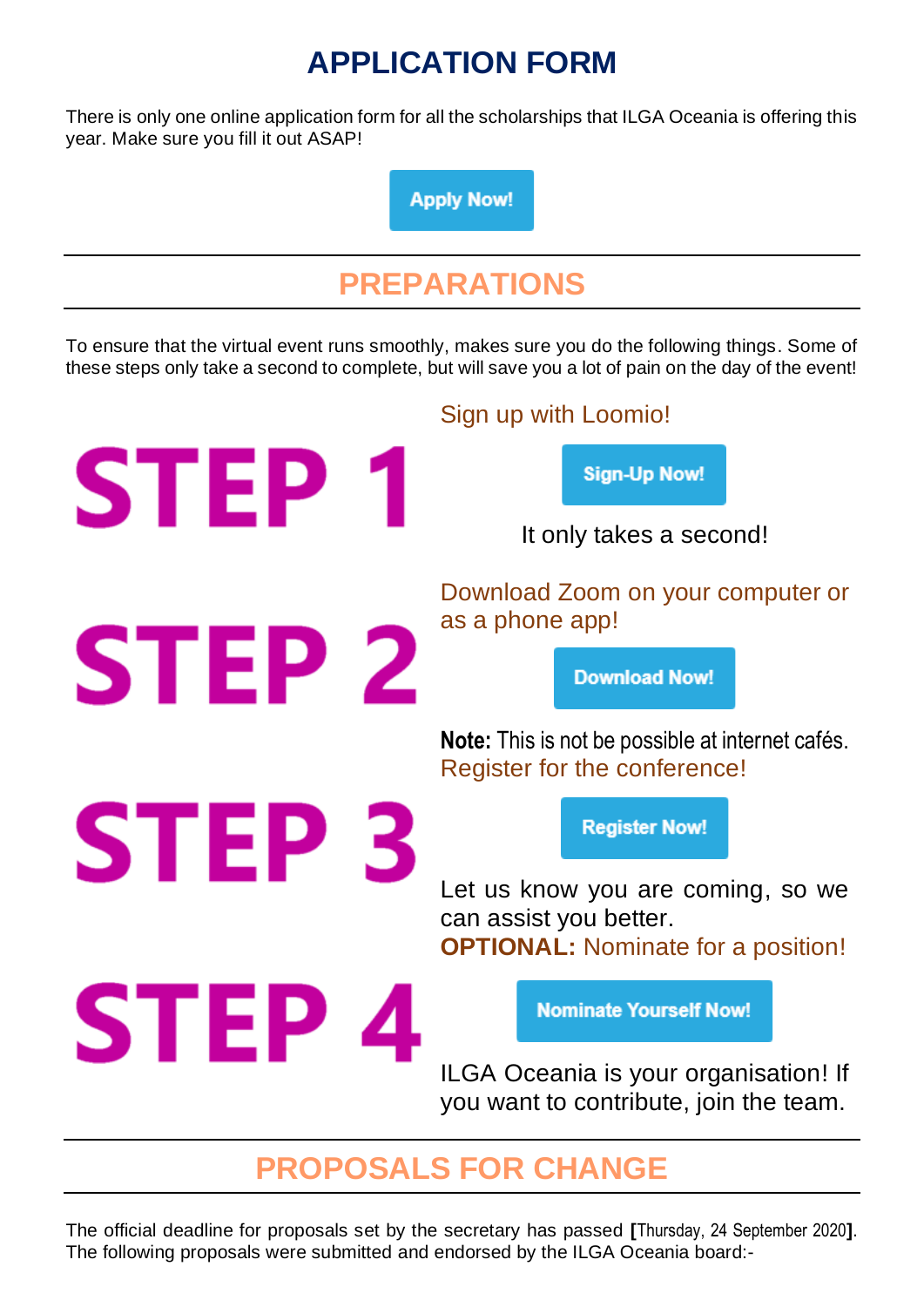### **ELECTION PROCEDURE**

- **A)** [ILGA Oceania Board Composition & Elections Reform](file:///C:/Users/Susan/Desktop/ILGA%20Oceania%20Website/public_html/conference/2020-virtual/proposals/ilga-2020_a-ilga-oceania-board-composition-&-elections-reform-%5bilga-oceania-constitutional-change%5d.pdf)
- **B)** [Voting System](file:///C:/Users/Susan/Desktop/ILGA%20Oceania%20Website/public_html/conference/2020-virtual/proposals/2020-virtual/ilga-2020_b-voting-system-%5bilga-oceania-standing-orders-change%5d.pdf)
- **C)** [Convenor Alternate Election Procedure](file:///C:/Users/Susan/Desktop/ILGA%20Oceania%20Website/public_html/conference/2020-virtual/proposals/ilga-2020_c-convenor-alternate-election-procedure-%5bilga-oceania-standing-orders-change%5d.pdf)
- **D)** [Conference Chairing Guidelines Clarity](file:///C:/Users/Susan/Desktop/ILGA%20Oceania%20Website/public_html/conference/2020-virtual/proposals/ilga-2020_d-conference-chairing-guidelines-clarity-%5bilga-oceania-standing-orders-change%5d.pdf)

#### **REPRESENTATIVE POSITIONS**

- **E)** [Indigenous Convenor](file:///C:/Users/Susan/Desktop/ILGA%20Oceania%20Website/public_html/conference/2020-virtual/proposals/ilga-2020_e-indigenous-convenor-%5bilga-oceania-constitutional-change%5d.pdf)
- **F)** [Elder Position](file:///C:/Users/Susan/Desktop/ILGA%20Oceania%20Website/public_html/conference/2020-virtual/proposals/ilga-2020_f-elder-position-%5bilga-oceania-constitutional-change%5d.pdf)
- **G)** [Disability Subcommittee Chair Addition](file:///C:/Users/Susan/Desktop/ILGA%20Oceania%20Website/public_html/conference/2020-virtual/proposals/ilga-2020_g-disability-subcommittee-chair-addition-%5bilga-oceania-constitutional-change%5d.pdf)
- **H)** [Nomenclature Change to "ILGA World"](file:///C:/Users/Susan/Desktop/ILGA%20Oceania%20Website/public_html/conference/2020-virtual/proposals/ilga-2020_h--nomenclature-change-to-ilga-world-%5bilga-oceania-constitutional-change%5d.pdf)
- **I)** [Nomenclature Change to "Executive Board"](file:///C:/Users/Susan/Desktop/ILGA%20Oceania%20Website/public_html/conference/2020-virtual/proposals/ilga-2020_i--nomenclature-change-to-executive-board-%5bilga-oceania-constitutional-change%5d.pdf)
- **J)** [Nomenclature Change to "Regional Representatives"](file:///C:/Users/Susan/Desktop/ILGA%20Oceania%20Website/public_html/conference/2020-virtual/proposals/ilga-2020_j--nomenclature-change-to-regional-representatives-%5bilga-oceania-constitutional-change%5d.pdf)

#### **PROCEDURAL**

- **K)** [Official Working Languages](file:///C:/Users/Susan/Desktop/ILGA%20Oceania%20Website/public_html/conference/2020-virtual/proposals/ilga-2020_k--official-working-languages-%5bilga-oceania-constitutional-change%5d.pdf)
- **L)** [Policy Document Creation](file:///C:/Users/Susan/Desktop/ILGA%20Oceania%20Website/public_html/conference/2020-virtual/proposals/ilga-2020_l--policy-document-creation-%5bilga-oceania-constitutional-change%5d.pdf)

#### **CORRECTIONS & UPDATES**

- **M)** [Standing Orders Conflict](file:///C:/Users/Susan/Desktop/ILGA%20Oceania%20Website/public_html/conference/2020-virtual/proposals/ilga-2020_m--standing-orders-conflict-%5bilga-oceania-standing-orders-change%5d.pdf)
- **N)** [Membership Update](file:///C:/Users/Susan/Desktop/ILGA%20Oceania%20Website/public_html/conference/2020-virtual/proposals/ilga-2020_n--membership-update-%5bilga-oceania-constitutional-change%5d.pdf)
- **O)** [Technology Update](file:///C:/Users/Susan/Desktop/ILGA%20Oceania%20Website/public_html/conference/2020-virtual/proposals/ilga-2020_o--technology-update-%5bilga-oceania-constitutional-change%5d.pdf)
- **P)** [Special General Meeting Requests](file:///C:/Users/Susan/Desktop/ILGA%20Oceania%20Website/public_html/conference/2020-virtual/proposals/ilga-2020_p--special-general-meeting-requests-%5bilga-oceania-constitutional-change%5d.pdf)

#### **CONFERENCE**

**Q)** [Conference Convenor](file:///C:/Users/Susan/Desktop/ILGA%20Oceania%20Website/public_html/proposals/ilga-2020_q--conference-convenor-%5bilga-oceania-constitutional-change%5d.pdf)

The ILGA Oceania website has the current forms of both the [ILGA Oceania constitution](http://www.ilgaoceania.org/constitution/index.htm) and the [ILGA Oceania standing orders.](http://www.ilgaoceania.org/standing-orders/index.htm) To check out what the ILGA Oceania constitution will look like, if all these proposals were passed, the following documents have been created, indicating how the proposed changes will affect those documents:-

### **CONSTITUTION**

[Proposed Changes](http://www.ilgaoceania.org/constitution/pdfs/2018-2020-apia-version-%5bwith-virtual-edits%5d-ilga-oceania-constitution.pdf) [Potential Resultant Document](http://www.ilgaoceania.org/constitution/pdfs/2020-proposed-virtual-version-ilga-oceania-constitution.pdf)

### **STANDING ORDERS**

[Proposed Changes](http://www.ilgaoceania.org/standing-orders/pdfs/2018-2020-apia-version-%5bwith-virtual-edits%5d-ilga-oceania-standing-orders.pdf) [Potential Resultant Document](http://www.ilgaoceania.org/standing-orders/pdfs/2020-proposed-virtual-version-ilga-oceania-standing-orders.pdf)

Check out the explanations, progress, discussion of each of the proposals via the proposal portal.

**Visit the Portal!** 

# **MEMBER PROPOSALS**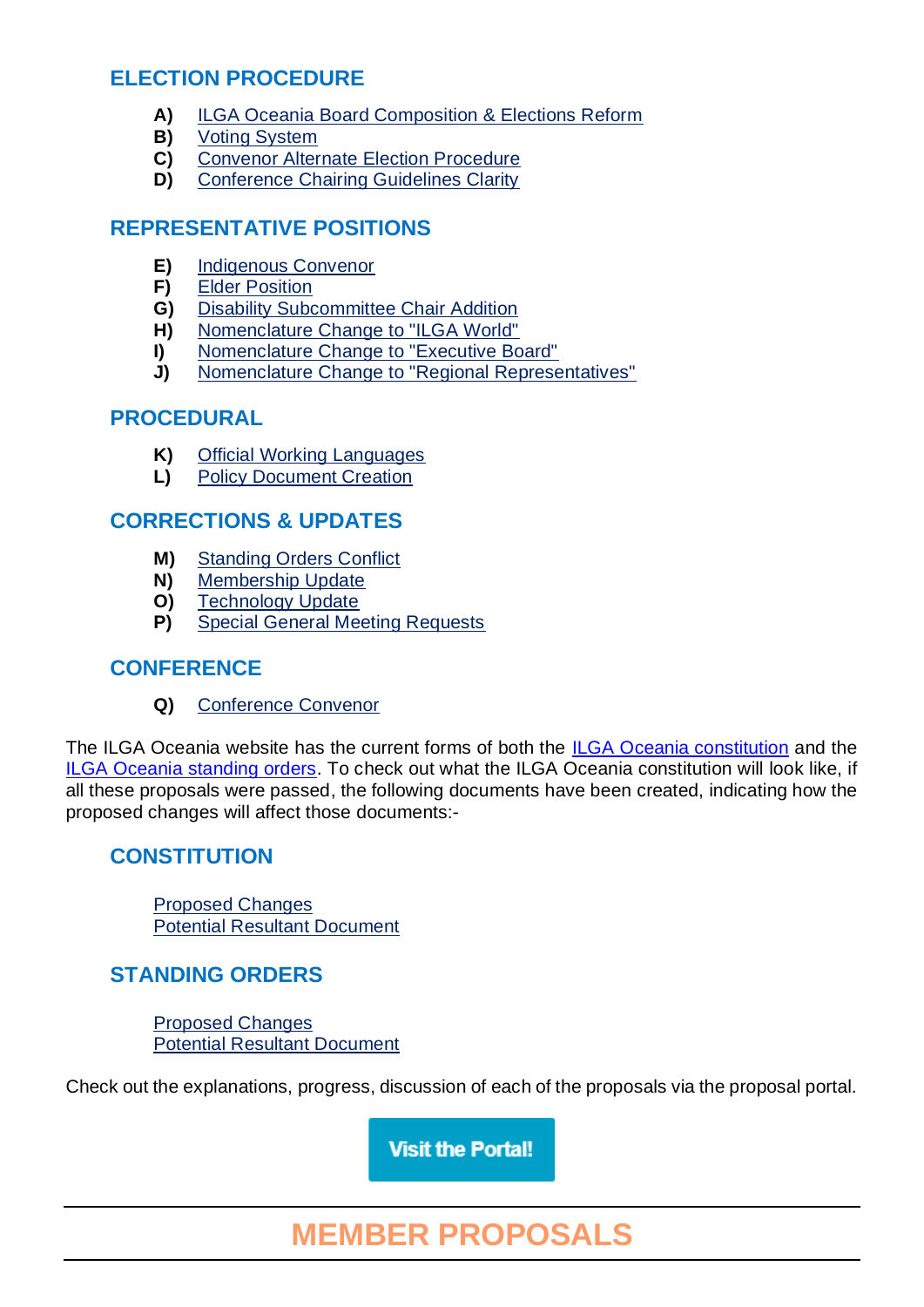On the passing of the official deadline for proposals set by the secretary, no member proposals were submitted. As a result, the deadline of submissions will be extended to Saturday **(**03 October 2020**)**.

Can you suggest a change in how ILGA Oceania operates! Did these ILGA Oceania board approved changes give you any ideas? Get cracking and submit a proposal now! The form to fill out is still the same, and all proposals must be submitted on that form.

**Submit a Proposal Now!** 

## **CAMPAIGNS**

ILGA Oceania is composed of representative organisations around the Oceania region, working tirelessly on their own individual campaigns. Whilst ILGA Oceania is not a campaign organisation, it can support for such campaigns. Such support is registered in the relevant "campaigns" section of the ILGA Oceania policy document.

Campaign proposals are handled like all other proposals. Therefore, the deadline for campaign proposals, like the general deadline for proposals, has now been extended to Saturday **(**03 October 2020**)**. Having said this, campaign proposals can also be submitted at the ILGA Oceania conference AGM via one of the portfolio caucuses. All campaign proposals are submitted on the form for submitting ordinary proposals, by nominating "ILGA Oceania Policy Document" as the document you hope to change.

**Submit a Proposal Now!** 

## **ILGA OCEANIA EVENTS & DEADLINES**

This is a list of deadlines and important events occurring in this region over the next couple of months:-

**Extended ILGA Oceania AGM Deadline – Proposals**, i.e. constitutional changes, standing order changes, and policy document changes **(**including campaign support**)**. **[**[submit](https://www.surveymonkey.com/r/ILGA-2020_Proposals)**]**

**Saturday, 03 October 2020**

**ILGA Oceania AGM Deadline – Amendment proposals**. **[**[submit](https://www.surveymonkey.com/r/ILGA-2020_Proposals)**]**

**Friday, 09 October 2020**

**ILGA Oceania AGM Deadline – Nominations [**[submit](https://www.surveymonkey.com/r/ILGA-2020_Nominations)**]**

**Friday, 09 October 2020**

**ILGA Oceania Conference – Day 1**

**Thursday, 22 October 2020**

**ILGA Oceania Conference – Day 2 & AGM**

**Saturday, 24 October 2020**